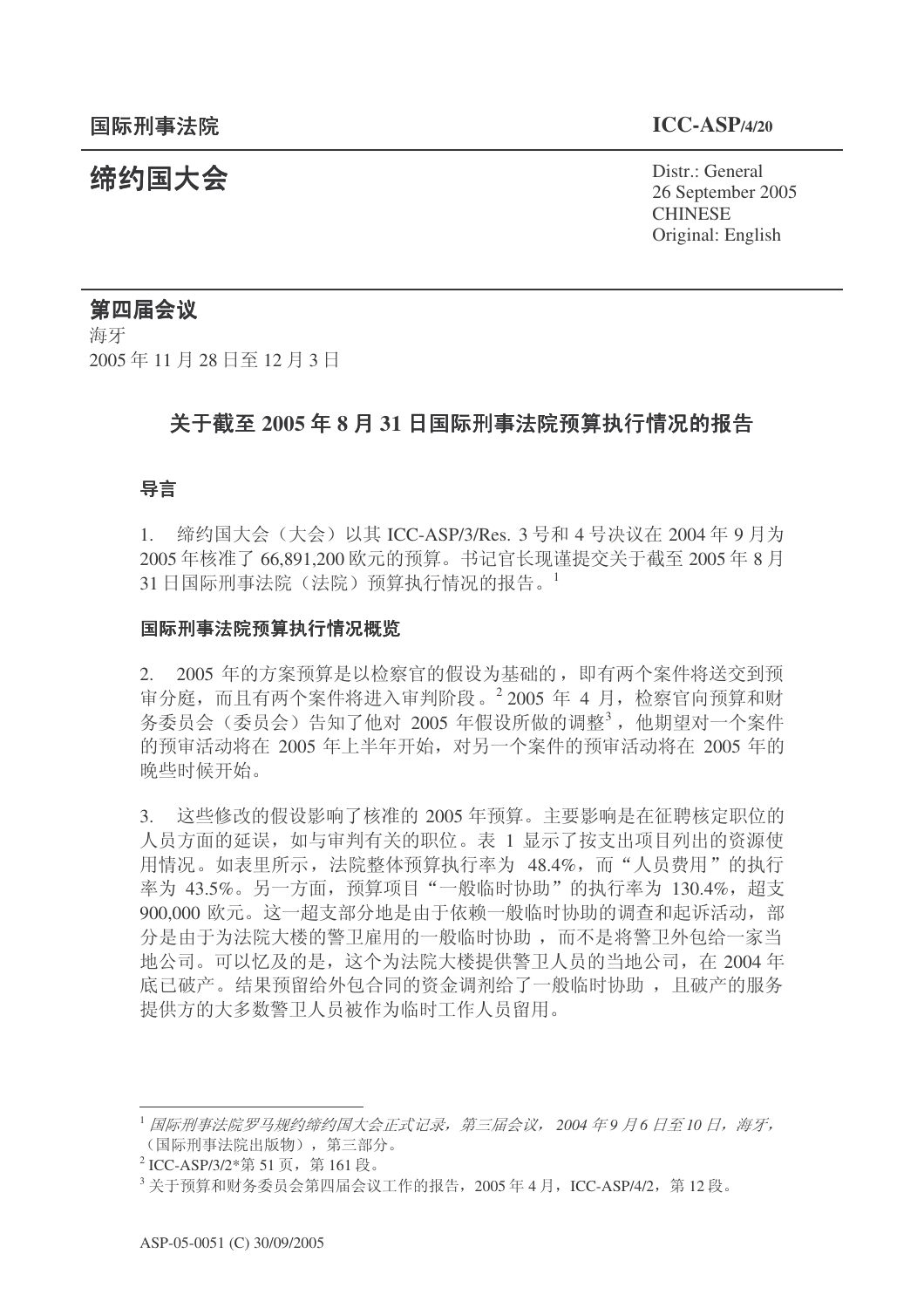ICC-ASP/4/20 Page 2

4. 法院继续控制费用的意识也是整体执行率为 48.4%的原因。这不仅仅反映 在以最经济的价格采购质量最好的产品的努力方面,而且也反映在根据法院的 发展情况对计划的支出(如职位)进行调整方面。

5. 进一步的细节见下表。

### 㸼 **1**

# 2005年预算执行情况: 按支出项目列出的资源使用情况

(千欧元)

|             | 核准的 2005年<br>预算 4 | 截至 2005年8月<br>31日的支出 | 截至 2005年8月31<br>日的未支配余额 | 截至 2005年8月31<br>日的执行率百分比 |
|-------------|-------------------|----------------------|-------------------------|--------------------------|
|             | $[1]$             | $[2]$                | $[1]-[2]=[3]$           | $[4]$                    |
| 法官          | 4,011             | 1,933                | 2,078                   | 48.2                     |
| 法官分项合计      | 4,011             | 1,933                | 2,078                   | 48.2                     |
| 人员费用        | 33,694            | 14,669               | 19,025                  | 43.5                     |
| 一般临时协助      | 2,849             | 3,714                | (865)                   | 130.4                    |
| 会议临时协助      | 1,367             | 107                  | 1,260                   | 7.8                      |
| 加班费         | 387               | 69                   | 318                     | 17.8                     |
| 顾问          | 537               | 139                  | 398                     | 25.9                     |
| 人员费用分项合计    | 38,834            | 18,698               | 20,136                  | 48.2                     |
| 旅行          | 2,572             | 1,638                | 934                     | 63.7                     |
| 招待费         | 48                | 24                   | 24                      | 50.0                     |
| 合同性服务, 包括培训 | 10,415            | 5,165                | 5,250                   | 49.6                     |
| 一般业务费用      | 6,003             | 2,659                | 3,344                   | 44.3                     |
| 物品和材料       | 872               | 461                  | 411                     | 52.9                     |
| 家具和设备       | 4,136             | 1,764                | 2,372                   | 42.7                     |
| 非人员费用分项合计   | 24,046            | 11,711               | 12,335                  | 48.7                     |
| 法院合计        | 66,891            | 32,342               | 34,549                  | 48.4                     |

6. 下面的表 2 和图 1 显示主要方案的预算执行情况。目前主要方案 IV 和缔约 国大会秘书处的低执行率将随着下半年一些主要会议的召开在今后几个月有所 改进。

<sup>4</sup> 核准的预算考虑了在缔约国大会秘书处内部进行的调整, 以更好地反映缔约国大会的预算需 求和所做决定。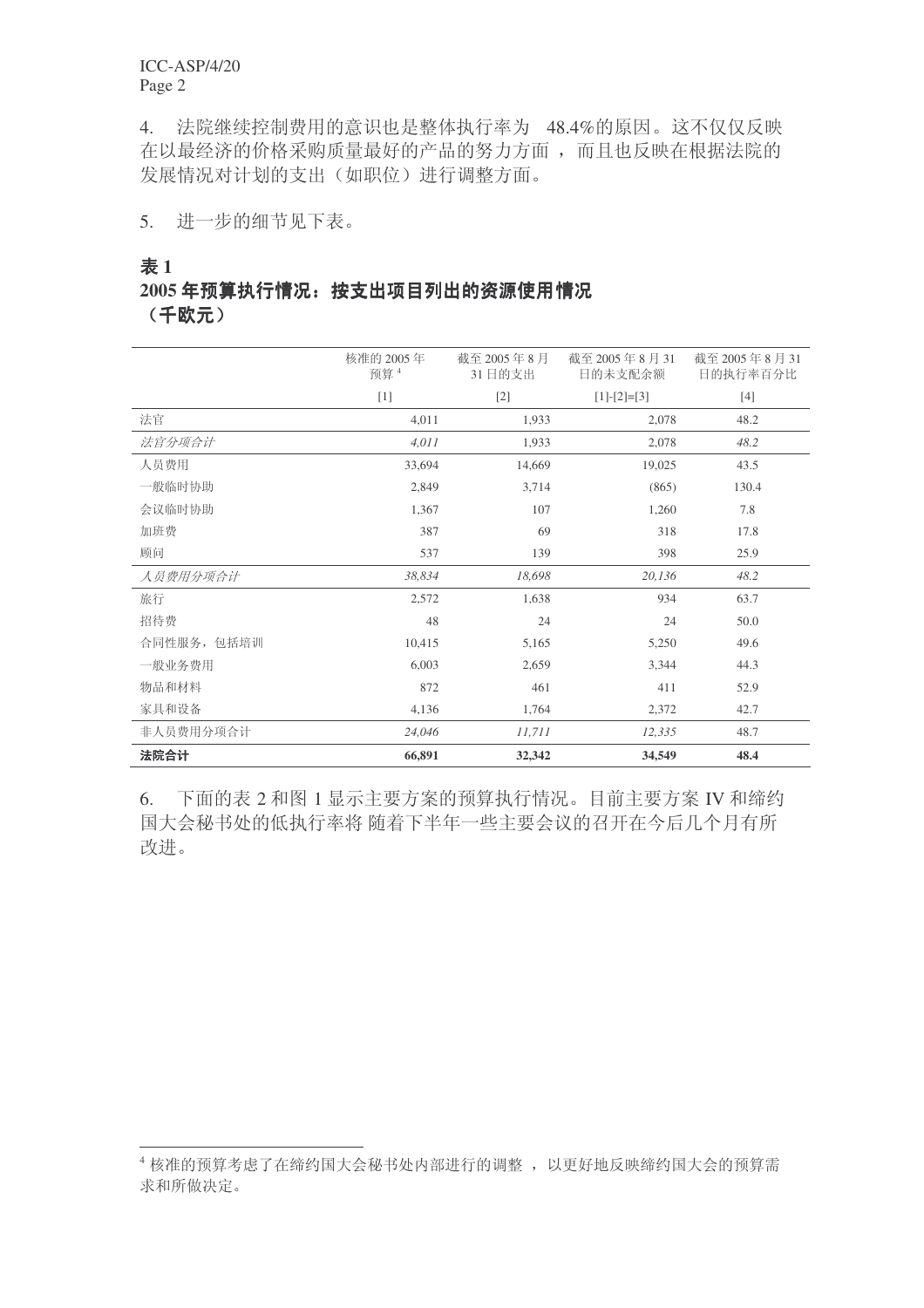# 㸼 **2** 2005年预算执行情况: 各主要方案概况 (千欧元)

|                   |              | 核准的 2005年预算 | 截至 2005年8月<br>31日的支出 | 截至 2005年8月31<br>日的未支配余额 | 截至 2005年8月31<br>日的执行率百分比 |
|-------------------|--------------|-------------|----------------------|-------------------------|--------------------------|
|                   |              | $[1]$       | $[2]$                | $[1]-[2]=[3]$           | $[4]$                    |
| 主要方案<br>司法部门      | T            | 7,304       | 3,357                | 3,947                   | 46.0                     |
| 主要方案<br>检察官办公室    | $\mathbf{I}$ | 17,022      | 7,610                | 9.412                   | 44.7                     |
| 主要方案<br>书记官处      | IΙI          | 37,312      | 18,288               | 19.024                  | 49.0                     |
| 主要方案<br>缔约国大会秘书处  | IV           | 3,188       | 1,234                | 1,954                   | 38.7                     |
| 主要方案<br>对法院办公楼的投资 | V            | 2,065       | 1,853                | 212                     | 89.7                     |
| 法院合计              |              | 66,891      | 32,342               | 34,549                  | 48.4                     |

# 图1截至2005年8月31日各主要方案支出和未支配余额的比较(千欧元)